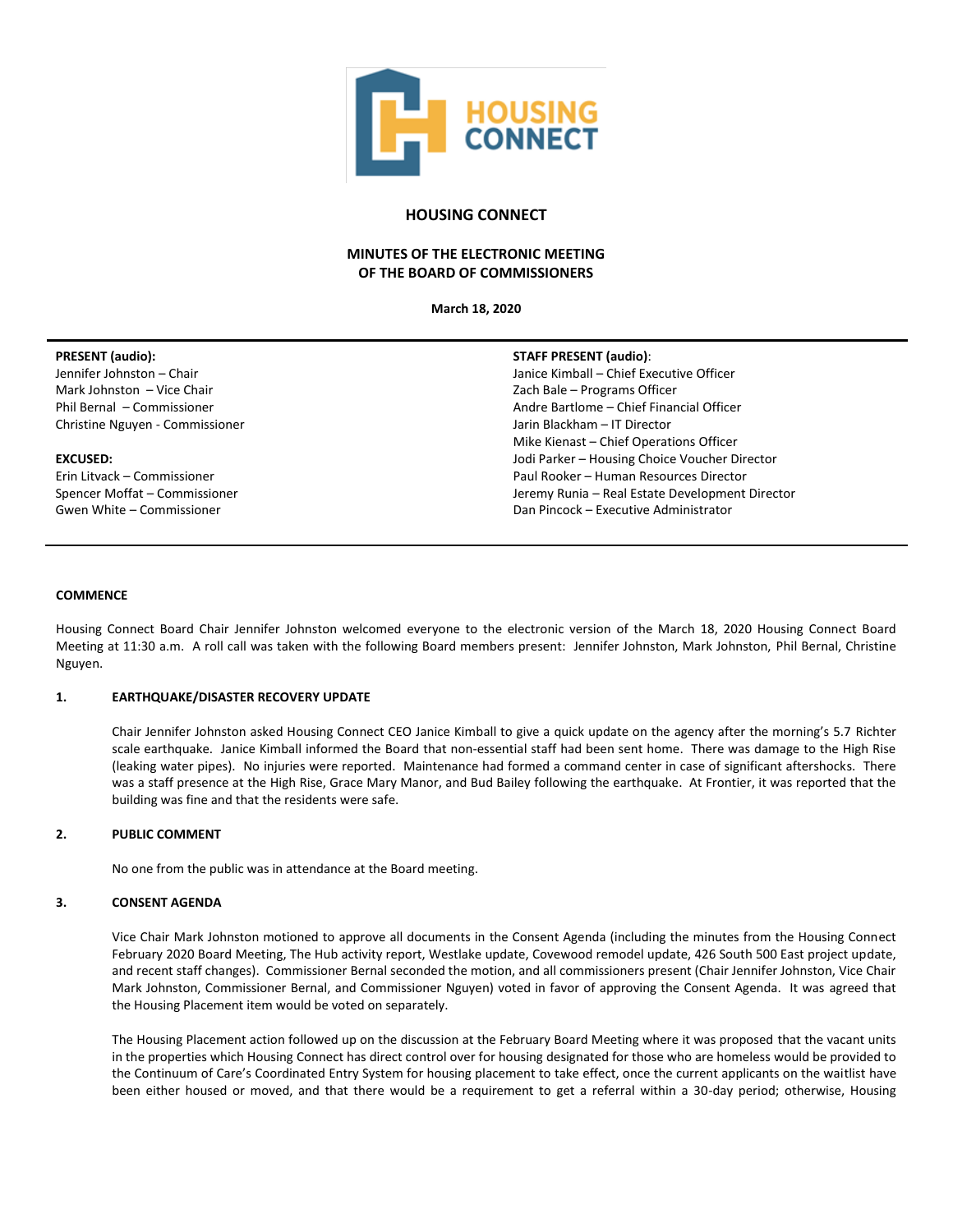Connect will house qualified applicants on its own. Commissioner Nguyen motioned to approve the action, and Vice Chair Mark Johnston seconded the motion, with all Board members (Chair Jennifer Johnston, Vice Chair Mark Johnston, Commissioner Bernal, and Commissioner Nguyen) voting in favor.

## **4. EXECUTIVE SESSION**

At 11:43 a.m., Vice Chair Mark Johnston motioned for the Board to enter into Executive Session to discuss some real estate matters, with Commissioner Bernal seconding the motion. All commissioners voted in favor of entering into Executive Session (Chair Jennifer Johnston, Vice Chair Mark Johnston, Commissioner Bernal, and Commissioner Nguyen). Housing Connect staff were not asked to leave. At 12:00 p.m., the Board returned to regular session, with a motion by Commissioner Bernal and seconded by Vice Chair Mark Johnston and all commissioners voting in favor (Chair Jennifer Johnston, Vice Chair Mark Johnston, Commissioner Bernal, and Commissioner Nguyen).

## **5. ACTION ITEMS**

#### **Resolution #992: Villa Charmant re-finance**

There were three proposals from three different lenders (Zions, Chase, Harper Capital Partners). As some of the quotes came from last year and rates have changed since then, Chair Jennifer Johnston recommended that Housing Connect Chief Operations Officer Mike Kienast contact the lenders to see if they have a better offer. This resolution was tabled until the next Board meeting (April 15) or until a special meeting is called.

#### **Coronavirus update**

Chair Jennifer Johnston asked CEO Janice Kimball to provide an update on how the agency is handling the coronavirus situation. She explained that staff have been instructed to stay home, if they're sick and that the agency is trying to minimize in-person and direct contact. As a result, all non-essential work orders have ceased and Housing Connect is postponing its preventative maintenance inspections. It has also stopped doing regular HQS inspections for Section 8, but new and move inspections and any emergency inspections in Section 8 are continuing, as are pest control and critical welfare checks. The agency is still open, and it is trying to weigh if that is the best thing to do, but she noted that it is in line with what most agencies are presently doing. She informed the Board that Housing Connect has started reducing its lobby hours (reduced hours are 10:00 a.m. to 2:00 p.m.), and it is looking at closing the office and trying to do as much as it can electronically and assessing appointments. Property managers and maintenance technicians are on site, but Housing Connect is encouraging electronic or phone communication. She noted that housing is a crucial and a basic need, but the agency wants to protect staff and their well-being, too.

She also indicated that Housing Connect is anticipating that it will see requests for rent payment adjustments, as more people are out of work. She added that the agency is only going to go forward on criminal activity in terms of evictions.

Housing Connect is closing down all common areas, and the property managers are shutting their offices and working with people electronically or over the phone. Notices about no visitors have been posted at Grace Mary Manor, Kelly Benson, Bud Bailey, the High Rise, and Valley Fair, and Human Resources Director Paul Rooker said that Affordable Housing Director Jeanette Hernandez and her team are working on translating the notices. The cleaning protocol at congregate sites in the main office has also been increased.

She inquired with the Board if the agency should remain open and leasing until further notice and was told that the Board would look for her guidance on how that could be done while keeping the operation moving with people working from home and so forth. She concluded that Housing Connect would continue to do leasing and eligibility, while continuing to find ways to minimize contact and to do what it can electronically.

In addition, she discussed the agency's biggest challenge: people not respecting the 6-foot spacing distance and leaning over the front desk. Housing Connect is thinking of having a Ring doorbell installed to talk to clients and to minimize and control the interaction.

#### **Resolution #993: Communicable disease policy**

Housing Connect's Human Resources Director Paul Rooker talked about the proposed Communicable Disease Policy, noting that Housing Connect does not have such a policy at the moment. He said the goal of the policy is to give the agency the flexibility that, when appropriate, it is able to have employees work from home or not at all, if there is a concern about transmission of a communicable disease. The Board wanted to include in the policy a statement indicating that Housing Connect will comply with all legally mandated reporting requirements.

#### **Resolution #994: Paid vacation and sick leave policies**

Housing Connect's Human Resources Director Paul Rooker then brought up the proposed changes to the paid vacation and sick leave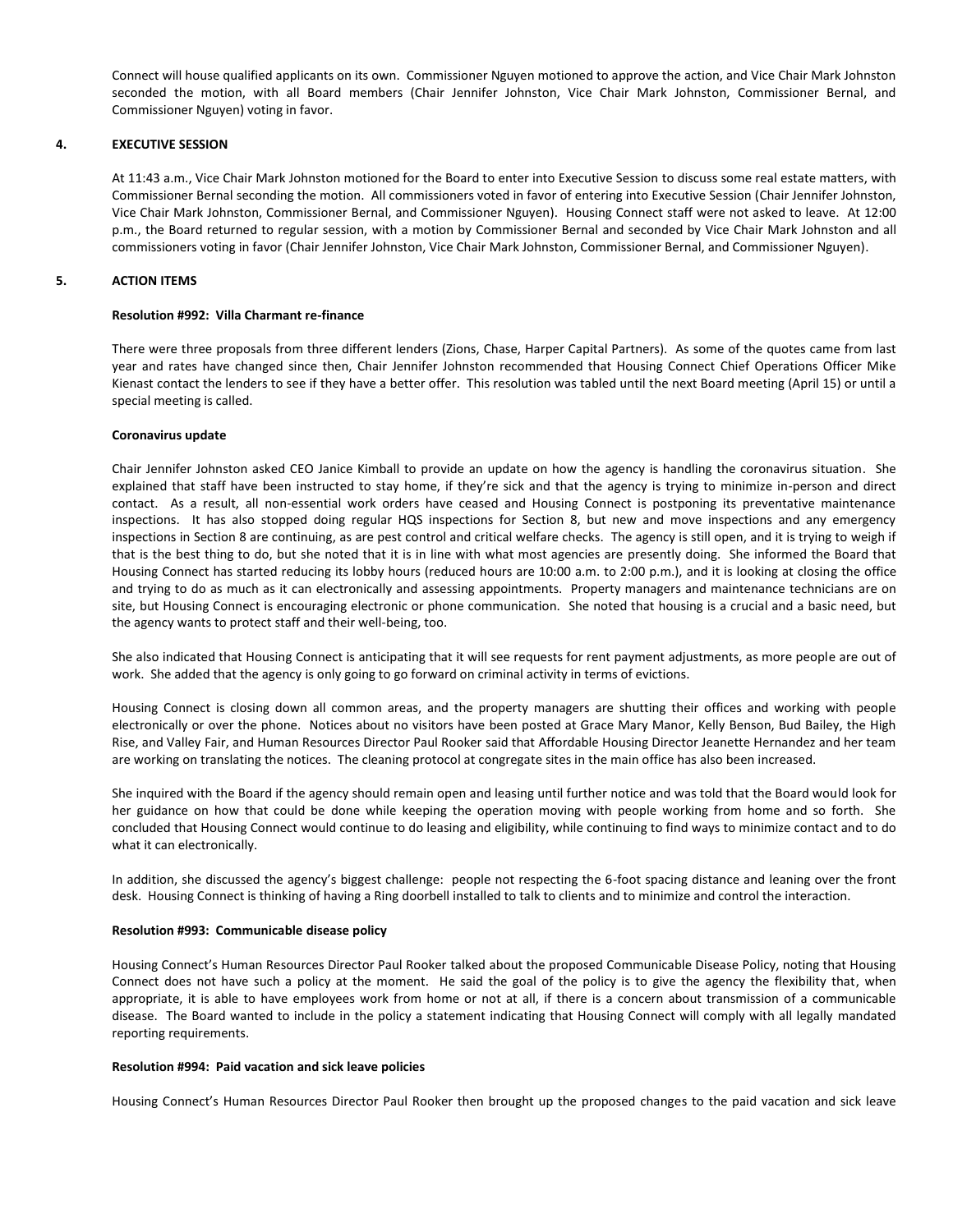policies. The current policies require that no leave can be used until it is accrued. The recommended policy change would allow leave to be advanced to employees in declared emergency situations and subject to approval by Housing Connect's CEO. He explained that this policy change gives the agency some flexibility if it advances any time to an employee. He also discussed the two pieces of legislation at the Federal level which addresses some of the leave issues:

- Emergency Paid Sick Leave Act: This gives employees up to two weeks of sick leave, if they or a family member is diagnosed with or quarantined due to coronavirus. It is restricted to quarantine or illness and not for child care due to school closure.

- Family Medical Leave Act (modification): The modification is specific to COVID-19, which allows an employee to take up to 12 weeks of leave (with the first two weeks unpaid and then weeks 3 – 12 paid at 66% of regular pay). This creates a short-term disability scenario. The first two weeks could be any forwarded sick or vacation leave.

It was noted that there still remains, however, a potential gap: The legislation does not go into effect until 14 days after it is signed into law (which, after it passes both chambers of Congress, the President has indicated he will sign), which would impact those employees with less than 80 hours of available leave. The language in the policy gives the agency the ability to address the situation as per the new legislation while addressing specific situations based on need and allowing employees to borrow up to 40 or 80 hours of leave. He added that the policy gives Housing Connect some latitude but framing it so that it wasn't open ended.

There was a brief discussion on critical positions and the need to identify them specifically in case of a large-scale shutdown.

Chair Jennifer Johnston asked, given where the agency is at in the situation and understanding that updates may need to be made in the future, whether there was a motion to approve the leave and the communicable disease policies (with the suggested statement by the Board), as proposed. Commissioner Bernal motioned to approve the Communicable Disease Policy and Vice Chair Mark Johnston seconded the motion, with all members (Chair Jennifer Johnston, Vice Chair Mark Johnston, Commissioner Bernal, and Commissioner Nguyen) voting in favor. Vice Chair Mark Johnston then motioned to approve the sick and vacation policy changes, and Commissioner Bernal seconded the motion, with all Board members (Chair Jennifer Johnston, Vice Chair Mark Johnston, Commissioner Bernal, and Commissioner Nguyen) voting in favor. The resolutions passed.

#### **Section 8 Administrative Policy voucher time flexibility**

Housing Connect CEO Janice Kimball explained to the Board that the organization would like to offer voucher holders with some time flexibility for some Section 8 administrative requirements in the event of an agency shutdown. The Board asked that the medical documentation phrase be removed and that the words "agency shutdown" be replaced with "agency emergency." Commissioner Bernal motioned to approve the flexibility to the requirements and Commissioner Nguyen seconded the motion, with all Board members (Chair Jennifer Johnston, Vice Chair Mark Johnston, Commissioner Bernal, and Commissioner Nguyen) voting in favor.

## **Resolution #995: Homeless preference vouchers**

CEO Janice Kimball discussed the resolution for 25 homeless preference vouchers and explained that 25 Section 8 vouchers are 10 percent of the total number of projected vouchers for a given year. The vouchers give the coordinated entry system an opportunity to tell Housing Connect what they need and for Housing Connect to respond accordingly. Vice Chair Mark Johnston asked that wording be added to indicate that this decision was based in part on the fact that there is a new coordinated entry system that is yet untested and that Housing Connect will reconsider the level of vouchers after full implementation of the Coordinated Entry is in place and based on the performance of the Coordinated Entry.

As for the concern about the possible perception that the agency isn't supporting the shelters with enough vouchers and how that would look if the shelters fail, CEO Janice Kimball did some outreach to Kathryn Fife (at the County) and let her know that the agency had not made a decision yet on the preference and that she felt the agency would agree to provide a voucher preference. She also explained how Housing Connect's services are broken down and asked if Ms. Fife had any concerns with the support which the agency is providing to the Salt Lake Valley Coalition to End Homelessness. She further explained that Ms. Fife was very complimentary of Housing Connect's support.

CEO Janice Kimball then reviewed her understanding of the policy, based on this discussion – that the agency will go forward with a preference for 25 Section 8 vouchers to be used for homeless individuals and families, which will be prioritized by the Coordinated Entry and that this decision will be reviewed again based on the performance of the Coordinated Entry.

Vice Chair Mark Johnston motioned for approval of the resolution and Commissioner Bernal seconded with all Board members (Chair Jennifer Johnston, Vice Chair Mark Johnston, Commissioner Bernal, and Commissioner Nguyen) voting in favor.